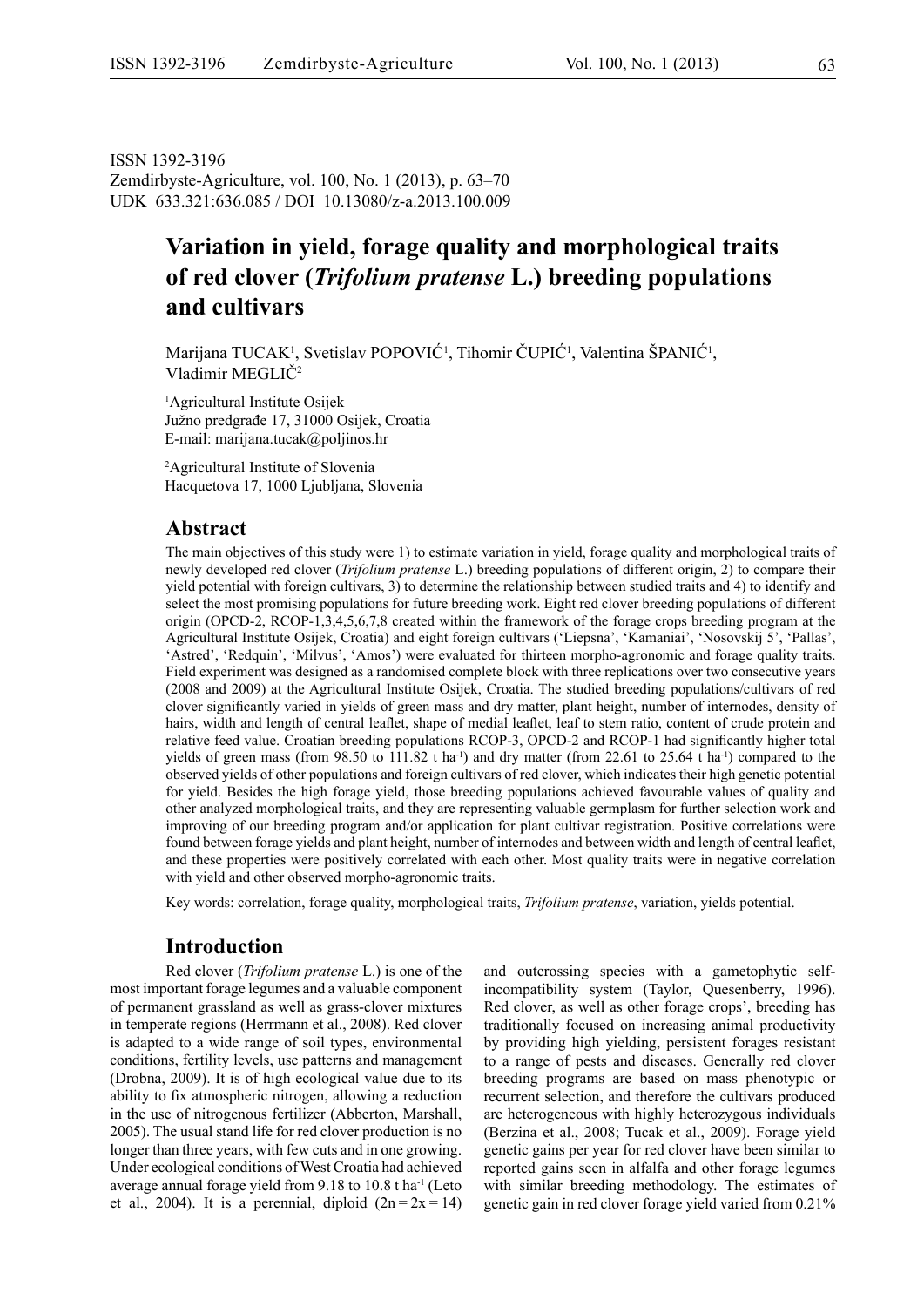to 1.39% per year (Riday, 2010). Compared with other crops, such as maize, slow yield gains in perennial forage legumes have been attributed to multiyear selection cycles, lack of progeny testing, underuse of nonadditive genetic interactions, and focus of breeding programs on a wide range of economically important traits, such as disease or insect resistance and forage quality, many of which are not specifically correlated or may be negatively correlated with the forage yield (Brummer, 1999; Casler, Brummer, 2008; Riday, Krohn, 2010).

Use of genetically variable and divergent genotypes' favourable values of desirable traits during the selection process is a prerequisite for successful red clover breeding (Popović et al., 2007).

The main objectives of this study were 1) to estimate variation in yield, forage quality and morphological traits of newly developed red clover breeding populations of different origin, 2) to compare their yield potential with foreign cultivars, 3) to determine relationship between studied traits and 4) to identify and select the most promising populations for future breeding work.

### **Materials and methods**

The morpho-agronomic and forage quality traits of eight red clover (*Trifolium pratense* L.) breeding populations of different origin (OPCD-2, RCOP-1,3,4,5,6,7,8 created within the framework of the forage crops breeding program at the Agricultural Institute Osijek, Croatia) and eight foreign cultivars were evaluated in this study (Table 3). Red clover breeding populations were derived from the local eastern Croatian population and introduced foreign materials by five cycles of phenotypic selection for forage yield potential and persistency. The research was conducted during two consecutive years (2008 and 2009) at the experimental field of the Agricultural Institute Osijek at a lowland location in the eastern part of Croatia (lat. 45°32′ N, long. 18°44′ E, alt. 90 m). The soil type of the experimental site was *Eutric Cambisol* (*CMeu*), characterised by silt clay-loam texture (Soil Survey Division Staff, 1993). In both years, the average monthly temperatures during the growing season of red clover were similar and they were not significantly deviated from the long term average temperatures, while there were significant variations in the precipitation (Table 1). In 2009, the total amount of precipitation was 287.1 mm, which was 38.62% less than the average amount of rainfall in long-term period (467.8 mm), while in 2008 the total amount of precipitation was 504.3 mm, which was 7.80% more than in long-term period. A significant lack of rainfall in 2009 did not significantly affect the growth and development of red clover, which is likely to be associated with deep and well developed root system.

*Table 1.* Average monthly temperatures and total precipitation during the growing seasons for the experimental yeas and for the average in long-term period (1971–2000) at the location Osijek, Croatia

|                |      | Average air temperature °C |            |          | Total precipitation mm |            |  |  |
|----------------|------|----------------------------|------------|----------|------------------------|------------|--|--|
| Month          | 2008 | 2009                       | <b>LTA</b> | 2008     | 2009                   | <b>LTA</b> |  |  |
| March          | 7.5  | 6.8                        | 6.4        | 82.4     | 26.5                   | 40.5       |  |  |
| April          | 12.5 | 14.6                       | 11.2       | 48.8     | 18.7                   | 51.0       |  |  |
| May            | 18.1 | 18.3                       | 16.7       | 66.9     | 39.4                   | 59.2       |  |  |
| June           | 21.5 | 19.2                       | 19.6       | 76.3     | 62.8                   | 82.0       |  |  |
| July           | 21.9 | 23.2                       | 21.3       | 67.6     | 13.8                   | 66.3       |  |  |
| August         | 21.8 | 22.9                       | 20.8       | 46.2     | 60.6                   | 61.9       |  |  |
| September      | 15.7 | 19.1                       | 16.5       | 86.3     | 10.0                   | 51.0       |  |  |
| October        | 13.0 | 11.5                       | 11.1       | 29.8     | 55.3                   | 55.9       |  |  |
| Average/total* | 16.5 | 16.9                       | 15.4       | $504.3*$ | $287.1*$               | $467.8*$   |  |  |

\*Total precipitation, LTA – long-term period average

On March 17<sup>th</sup> 2008, the red clover breeding populations/cultivars were hand sown in rows spaced at a distance of 20 cm at a seed rate of 20 kg ha $^{-1}$  (12 g plot-1) after the standard germination test of all breeding populations/cultivars. The size of plots was  $6 \text{ m}^2$ , they consisted of five rows, each six m in length. The experimental design was randomised complete block with three replications. Irrigation, fertilization or weed/ pest/disease protection were not applied after sowing and cutting. The plots were cut at full bloom stage three times per growing season (27 June, 13 August, 28 October in 2008 and 18 May, 6 July, 28 August in 2009) using a forage plot harvester "Hege Model 212" ("Wintersteiger AG", Germany) and weighed to within  $\pm$  0.1 kg. At each cutting in both growing seasons green mass and dry matter yields (GMY and DMY) per plot and plant height (PH measured before cut on the ground to the top of the

inflorescence on five randomly selected stems of each population/cultivar in all plots, and expressed as a two year average height in cm) were measured. Before each cutting to determine the dry matter yield fresh forage samples (approximately 500 g) were taken randomly from each plot of all populations/cultivars. After weighing, the samples were dried at 105°C to a constant weight. The dry matter yield was calculated as dry matter content  $\times$ green mass yield/100. In the period of two years yields of green mass and dry matter for each plot were determined by summing the biomass yields from each cut of both growing seasons and calculated in t ha-1.

Phenotypic evaluations of the morphological traits such as number of internodes (NI), density of hairs (DH), width and length of central leaflet (WCL and LCL, cm) and shape of medial leaflet (SML) were performed according to the UPOV guidelines for the conduct of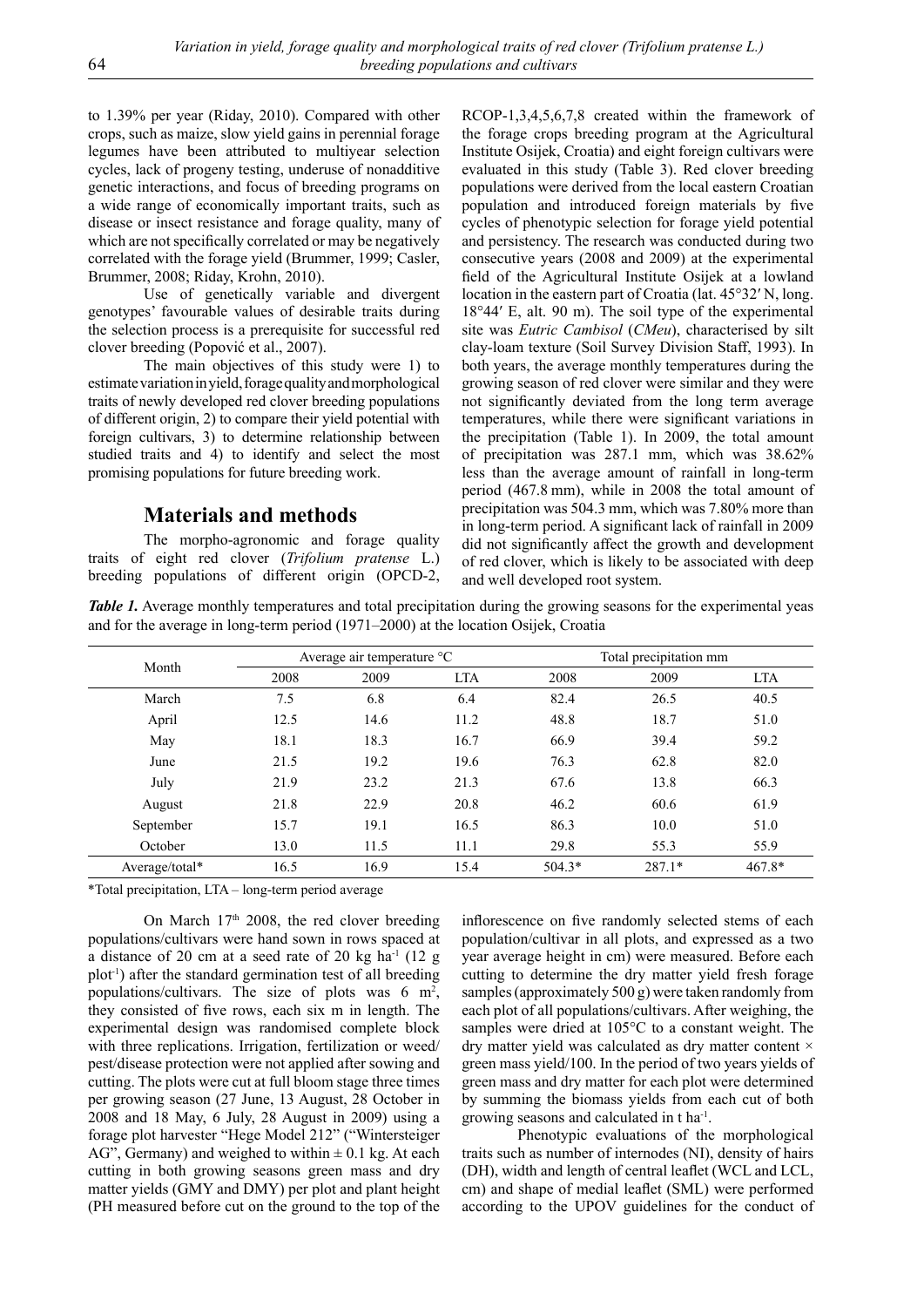tests for distinctness, uniformity and stability of red clover (UPOV/TG/5/7, 2001) in the second cut of the second growing season. All these traits were assessed at the full flowering stage (14 days after three heads of a plant had begun to flower) on thirty randomly selected stems of each population/cultivar. In the same cut, forage samples of 1 kg were randomly taken in the middle rows from each plot of all populations/cultivars for leaf to stem ratio (LSR) and forage quality traits determination. In those samples leaves and stems were hand separated to calculate LSR, after that the same samples were ovendried at 60°C for 48 hours and prepared for chemical analyses. The contents of crude protein (CP) and neutral

and acid detergent fibre (NDF, ADF) in dry matter were determined according to standard methods (AOAC, 1995), relative feed value (RFV) was calculated from the estimates of dry matter digestibility (DMD) and dry matter intake (DMI) according to the following equations adapted from common formulas for forages (Schroeder, 1994): RFV = (%DDM  $\times$  %DMI) / 1.29, DDM = 88.9  $-(0.779 \times \%ADF)$ , DMI = 120 / %NDF. Standards for RFV as a criterion to grade hay have been proposed by the Hay Marketing Task Force of the American Forage and Grassland Council (Rohweder et al., 1987), and are presented in Table 2.

| Quality standard <sup>a</sup> | $CP.$ % of DM | ADF, % of DM | NDF, % of DM | <b>RFV</b>  |
|-------------------------------|---------------|--------------|--------------|-------------|
| Prime                         | >19           | $<$ 31       | $\leq 40$    | >151        |
| Premium $(1)$                 | $17 - 19$     | $31 - 35$    | $40 - 46$    | $151 - 125$ |
| Good $(2)$                    | $14 - 16$     | $36 - 40$    | $47 - 53$    | $124 - 103$ |
| Fair $(3)$                    | $11 - 13$     | $41 - 42$    | $54 - 60$    | $102 - 87$  |
| Poor $(4)$                    | $8 - 10$      | $43 - 45$    | $61 - 65$    | $86 - 75$   |
| Reject $(5)$                  | $<\!\!8$      | >45          | >65          | < 75        |

*Table 2.* Quality standards of legume, grass and legume-grass mixture

Note. <sup>a</sup> – standard assigned by Hay Marketing Task Force of the American Forage and Grassland Council; CP – crude protein, DM – dry matter; RFV – relative feed value, reference hay of 100 RFV contains 41% ADF (acid detergent fibre) and 53% NDF (neutral detergent fibre).

All collected data were processed by the analysis of variance (*ANOVA*) applying the least significant differences (LSD) test using the general linear model (GLM) procedure of *SAS STAT 9.1.3.* software (2002– 2003). Spearman correlation coefficients were calculated to determine the relationships between the studied traits using the *SPEARMAN* option with *PROC CORR* of *SAS*.

#### **Results and discussion**

Analysis of variance for the observed morphoagronomic and forage quality traits showed significant differences between breeding populations/cultivars of red clover for all properties, except for the contents of neutral and acid detergent fibre in dry matter (Tables 3 and 4; Fig.). Croatian breeding population RCOP-3 had the highest overall yields of green mass and dry matter  $(111.82 \text{ and } 25.64 \text{ t} \text{ ha}^{-1})$ , which was not significantly higher in comparison to the yields of populations OPCD-2 (98.55 and 24.41 t ha<sup>-1</sup>), RCOP-1 (98.50 and 22.61 t ha<sup>-1</sup>) and RCOP-8 for dry matter yield  $(21.18 \text{ t} \text{ ha}^{-1})$  and the Danish cultivar 'Amos' for green mass yield (94.90 t ha<sup>-1</sup>) and the Australian cultivar 'Astred' for dry matter yield (20.86 t ha-1). Lithuanian cultivar 'Kamaniai' and Swedish cultivar 'Pallas' had the lowest yields in this research. Average yield of all breeding populations/cultivars was 84.26 t ha<sup>-1</sup> for GMY and 19.29 t ha<sup>-1</sup> for DMY (Table 3). Most Croatian breeding population achieved higher yields, up to 30.90% for GMY in RCOP-3 population, compared to an average yield of all populations/cultivars. Foreign cultivars in most cases achieved lower yields compared to the national populations, which may be due to low genetic potential for yield and/or lower persistence and adaptability of these cultivars to the agroecological conditions of the

testing area. The result obtained in this study is consistent with research of Vasiljević et al. (2010) who examined the potential fertility of domestic and foreign varieties of red clover and confirmed the value of the local materials, and given a two-year total yields (from  $116.1$  to  $120.1$  t ha<sup>-1</sup> for GMY and from 24.9 to 26.3 t ha<sup>-1</sup> for DMY) were similar to those of local populations in this study. Research of the number of authors have confirmed the value of adapted local populations of red clover by the fact that they can produce increased forage yield in comparison to the materials from other geographical areas, and their importance was emphasized as potential source of traits that can be used for breeding purposes, such as tolerance to various abiotic stresses (Herrmann et al., 2003; Kölliker et al., 2003; Boller et al., 2004; Dujmović-Purgar et al., 2009). Plant height is one of the most important yield components and is often used in breeding as a criterion in the selection of superior genotypes to increase yields. The average height of plants of all populations/cultivars was 64.79 cm (Table 3).

The highest plant height (70.80 cm) was determined for the population RCOP-1, while the lowest value of this trait was recorded for the cultivar 'Kamaniai' (50.80 cm). Plant height in the population RCOP-1 was not statistically significantly greater than that of plants in many of the observed breeding populations and foreign cultivars (RCOP-3, OPCD-2, RCOP-8,6,5, 'Amos', 'Liepsna', RCOP-4, RCOP-7, 'Nosovskij 5', 'Milvus').

Variations in plant height between the studied populations/cultivars of red clover in this study are consistent with those obtained by Asci (2011) and higher values of plant height have been reported by Bukvić et al. (2008), Vilčinskas and Dabkevičienė (2009) and Pagnotta et al. (2011), which may be explained by the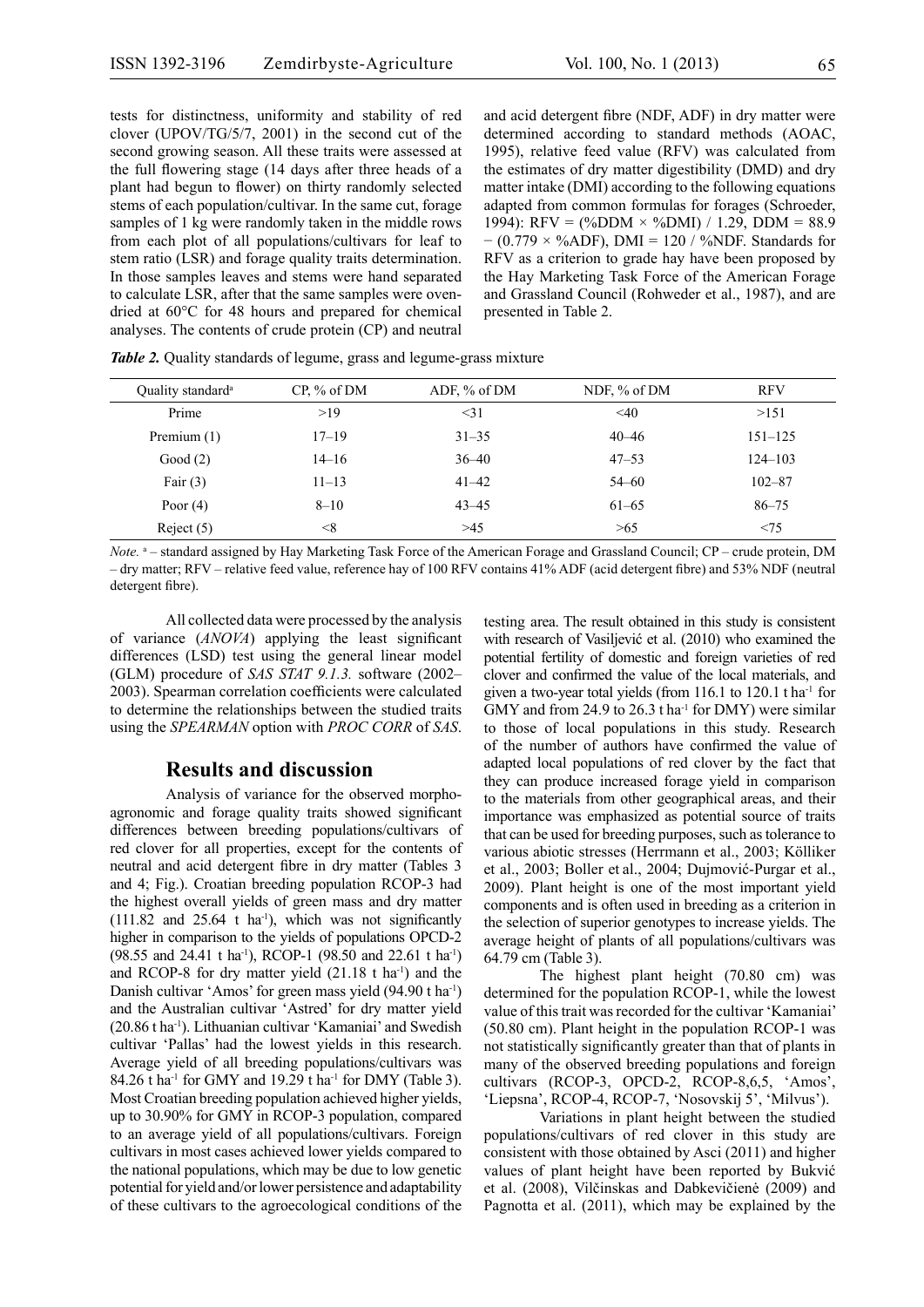| Populations/          | Ploidy    | Country   | <b>GMY</b>             | <b>DMY</b>              | PH                     |
|-----------------------|-----------|-----------|------------------------|-------------------------|------------------------|
| cultivars             | of origin |           | $t$ ha <sup>-1</sup>   | $t$ ha <sup>-1</sup>    | cm                     |
| OPCD-2                | $2\times$ | Croatia   | 98.55AB                | 24.41 <sup>AB</sup>     | 68.60 <sup>AB</sup>    |
| RCOP-1                | $2\times$ | Croatia   | 98.50 <sup>AB</sup>    | $22.61$ <sup>ABC</sup>  | 70.80 <sup>A</sup>     |
| RCOP-3                | $2\times$ | Croatia   | 111.82 <sup>A</sup>    | 25.64 <sup>A</sup>      | 70.20 <sup>A</sup>     |
| RCOP-4                | $2\times$ | Croatia   | $82.96^{B-F}$          | $20.20^{BCD}$           | 67.74 <sup>AB</sup>    |
| RCOP-5                | $2\times$ | Croatia   | $76.87^{\text{C-F}}$   | 17.84CDEF               | 68.20 <sup>AB</sup>    |
| RCOP-6                | $2\times$ | Croatia   | 86.13BCDE              | $20.30^{BCD}$           | 68.33AB                |
| RCOP-7                | $2\times$ | Croatia   | 88.07 <sup>BCDE</sup>  | $20.22^{BCD}$           | $67.20$ <sup>ABC</sup> |
| RCOP-8                | $2\times$ | Croatia   | $90.62$ <sub>BCD</sub> | 21.18ABCD               | 68.40 <sup>AB</sup>    |
| 'Liepsna'             | $2\times$ | Lithuania | $78.56c$ -F            | 18.35 CDEF              | 67.73AB                |
| 'Kamaniai'            | $2\times$ | Lithuania | 65.69F                 | $13.61$ <sup>F</sup>    | 50.80 <sup>E</sup>     |
| 'Nosovskij 5'         | $2\times$ | Russia    | 78.18 <sup>C-F</sup>   | 17.33DEF                | 63.60ABC               |
| 'Pallas'              | $2\times$ | Sweden    | 69.45EF                | 14.32 <sup>EF</sup>     | 53.40 <sup>DE</sup>    |
| 'Astred'              | $2\times$ | Australia | 82.82 <sup>B-F</sup>   | $20.86$ <sup>ABCD</sup> | 59.13CD                |
| 'Redquin'             | $2\times$ | Australia | 71.49 <sup>D-F</sup>   | $16.42$ DEF             | $61.20^{BCD}$          |
| 'Milvus'              | $2\times$ | Germany   | $73.60^{D-F}$          | 16.45 <sup>DEF</sup>    | 63.40ABC               |
| 'Amos'                | $4\times$ | Denmark   | 94.90ABC               | 18.84 <sup>CDE</sup>    | $68.00^{AB}$           |
| Average               |           |           | 84.26                  | 19.29                   | 64.79                  |
| $CV\%$                |           |           | 10.37                  | 11.05                   | 5.57                   |
| $\mathrm{LSD}_{0.05}$ |           |           | 14.57                  | 3.55                    | 6.02                   |
| $\mathrm{LSD}_{0.01}$ |           |           | 19.63                  | 4.78                    | 8.11                   |

*Table 3*. Total yields of green mass (GMY) and dry matter (DMY), average values for plant height (PH) of the tested red clover populations/cultivars during the two experimental years (2008 and 2009)

*Note.* Values followed by the same letter are not significantly different at the  $P \le 0.05$ .

genetic diversity of materials, but differences may be also the result of other factors such as time of mowing, planting density and spacing, ploidy, the reaction of the studied materials to climate and soil conditions of the experimental area, etc. High values of plant height and yield of Danish cultivar 'Amos' were probably related to its ploidy level because compared to diploid, tetraploid cultivars are more robust, have thicker stems, larger leaves and therefore produce higher yields. The number of internodes per stem ranged from 4.80 (cvs 'Redquin' and 'Kamaniai') to 6.00 (population RCOP-8), and the average value for all populations/cultivars was 5.26 stem-1 NI (Table 4). Most Croatian breeding populations had a greater number of internodes per stem, which thus were shorter, compared to the other studied cultivars. This result is extremely important because of the possibility of improving the quality of roughage in our breeding program, because numerous studies on various forage crops confirmed that the morphological modifications of the stem (a larger number of shorter internodes) are associated with increasing leaf mass and resistance to lodging that can indirectly affect forage quality. Variations in the number of internodes per stem between the studied red clover populations/cultivars identified in this study are similar to those obtained by Vasiljević et al. (2000) and Muntean (2006). The largest stem hairiness was recorded in the Australian cultivar 'Redquin', while the expression of this trait was the weakest in the population RCOP-5. Increased stem hairiness, especially of foreign varieties, in addition to genetic differences between the studied materials can be associated with their reaction to stressful conditions due to extreme drought during the growing period of red clover in the second year of this research. The role of hair on the leaf and/or stem in protecting plants from stressful growth conditions and attacks of various pests has been confirmed in numerous studies involving various plant species. Danish cultivar 'Amos' had the biggest leaf (the largest width and length of central leaflet, 2.43 and 4.58 cm), very round, which was expected because it is a tetraploid cultivar and it agreed with the results of Jake ova et al. (2011). Most Croatian breeding populations had medium long to long and medium broad to broad central leaflet of the trifoliate leaf shape with highly elongated leaves in populations RCOP-3,5,8 and round shape leaves in the populations RCOP-6 and OPCD-2 (Table 4).

The best quality properties in this study were observed in cvs 'Kamaniai', 'Pallas' and 'Astred' (Table 4 and Fig.). This means that these cultivars had good leaf to stem ratio (the best in the cv. 'Kamaniai' 1.025), a high protein content (the highest in the cultivar 'Pallas' 18.46%) and low content of neutral and acid detergent fibre (the lowest in the cultivar 'Pallas' 41.32% NDF and 34.71% ADF). In accordance with the presented results, it was expected that this cultivar had high relative feed value (cv. 'Pallas' had the highest 139.3), which by the legume, grass and legume-grass mixture quality standards classified it as high-quality cultivar  $(RFV - 125-151)$ (Table 2). These high quality cultivars had the lowest forage yield, which confirms the existence of negative correlations between the yield and quality, and indicates the complexity of breeding on quality traits. The obtained result is consistent with that of the authors who studied the correlation between yield and yield components and quality traits in red clover (Drobna, 2009; Vilčinskas,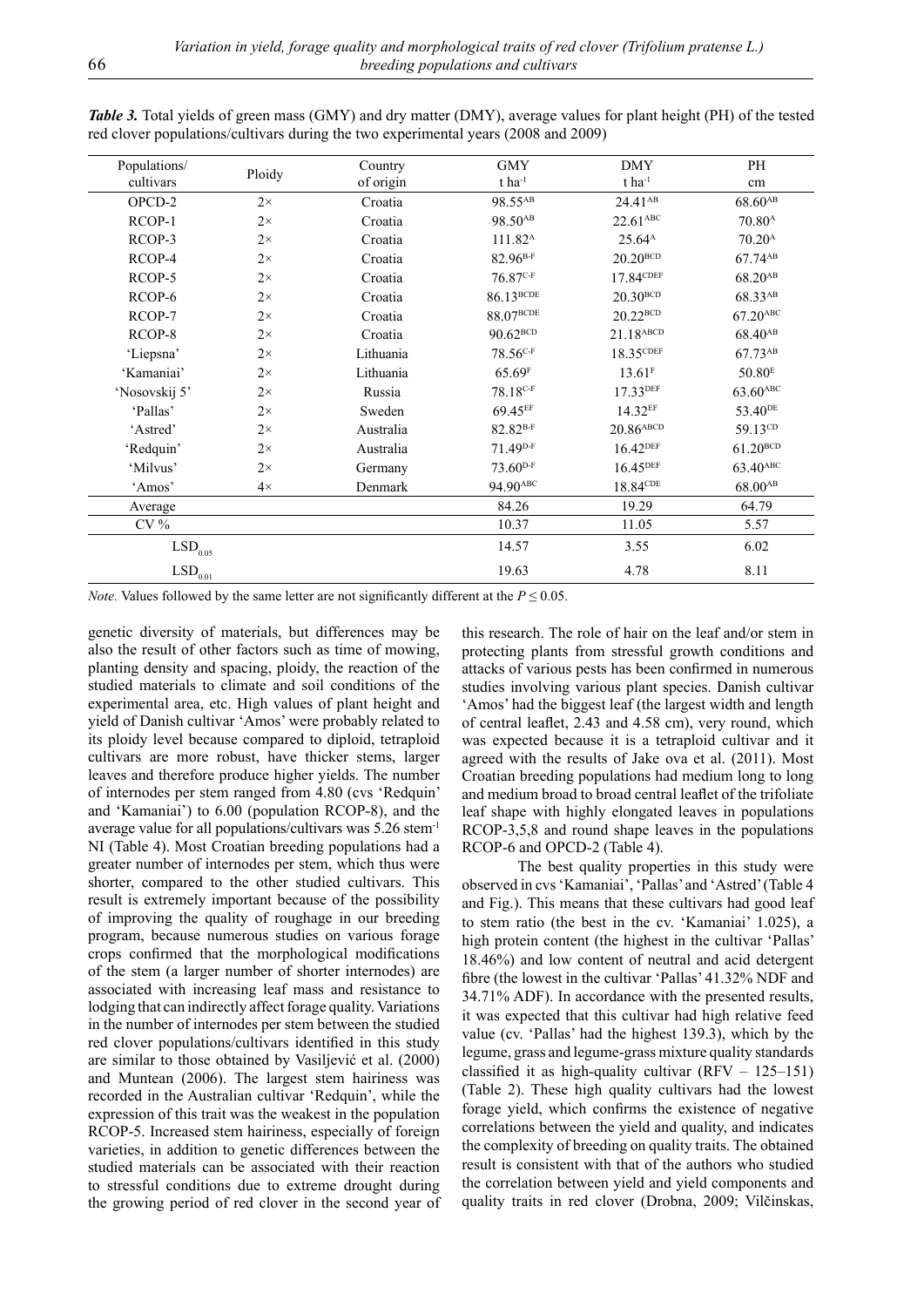| <b>Table 4.</b> Average values for number of internodes (NI), density of hairs (DH), width and length of central leaflet (WCL |
|-------------------------------------------------------------------------------------------------------------------------------|
| and LCL), shape of medial leaflet (SML) and leaf to stem ratio (LSR) in the second cut of the second experimental             |
| year                                                                                                                          |

| Populations/<br>cultivars | NI<br>$stem^{-1}$   | DH<br>$(1 - \text{very low},$<br>$5 - high$ | <b>WCL</b><br>cm      | <b>LCL</b><br>cm      | <b>SML</b><br>$(1 - elongated,$<br>$3$ – rounded) | <b>LSR</b>              |
|---------------------------|---------------------|---------------------------------------------|-----------------------|-----------------------|---------------------------------------------------|-------------------------|
| $OPCD-2$                  | 5.46 <sup>ABC</sup> | 3.40 <sub>ABC</sub>                         | $2.10$ <sup>ABC</sup> | $4.30$ <sup>ABC</sup> | $1.80^{BC}$                                       | $0.835C-F$              |
| RCOP-1                    | 5.53 <sup>AB</sup>  | $3.40$ <sup>ABC</sup>                       | $1.91^{BC}$           | 4.12ABCD              | $1.53^{BCD}$                                      | $0.839C-F$              |
| RCOP-3                    | 5.53 <sup>AB</sup>  | $3.13^{BCD}$                                | 1.98ABC               | 4.32 <sup>AB</sup>    | $1.46^{BCD}$                                      | $0.901$ <sup>ABCD</sup> |
| RCOP-4                    | 5.60 <sub>AB</sub>  | $3.26$ <sup>ABCD</sup>                      | 1.93BC                | 3.94BCDE              | 1.73BC                                            | $0.872^{B-F}$           |
| RCOP-5                    | $5.27^{BCD}$        | 1.80 <sup>E</sup>                           | $1.79^{\text{BC}}$    | $4.07^{A-E}$          | 1.33CD                                            | $0.876^{\text{BCDE}}$   |
| RCOP-6                    | $5.07^{BCD}$        | $2.20^{DE}$                                 | 2.14AB                | $4.04^{A-E}$          | $1.93$ <sup>AB</sup>                              | $0.812^{D-F}$           |
| RCOP-7                    | $5.26^{BCD}$        | 3.00 <sup>CD</sup>                          | $1.99$ <sup>ABC</sup> | $4.06^{A-E}$          | $1.73^{\rm BC}$                                   | 0.746F                  |
| RCOP-8                    | 6.00 <sup>A</sup>   | $3.40$ <sup>ABC</sup>                       | 1.88 <sup>BC</sup>    | 4.19ABCD              | 1.20 <sup>D</sup>                                 | $0.951$ ABC             |
| 'Liepsna'                 | $5.06^{BCD}$        | $3.26$ <sup>ABCD</sup>                      | $1.73^{BC}$           | 3.75CDE               | $1.53^{BCD}$                                      | $0.794D-F$              |
| 'Kamaniai'                | 4.80 <sup>D</sup>   | $2.73$ CDE                                  | 1.68 <sup>c</sup>     | 3.56 <sup>E</sup>     | $1.60^{BCD}$                                      | $1.025^{\text{A}}$      |
| 'Nosovskij 5'             | 5.33BCD             | $3.40$ <sup>ABC</sup>                       | 1.83 <sup>BC</sup>    | 3.92BCDE              | $1.46^{BCD}$                                      | $0.896B{\text{BCD}}$    |
| 'Pallas'                  | 5.00 <sup>BCD</sup> | 3.00 <sup>CD</sup>                          | $1.82$ <sup>BC</sup>  | $3.70^{DE}$           | $1.66^{BCD}$                                      | $0.829C-F$              |
| 'Astred'                  | 4.86 <sup>CD</sup>  | 4.20 <sup>AB</sup>                          | 1.78 <sup>BC</sup>    | 3.53 <sup>E</sup>     | $1.73^{BC}$                                       | $0.977^{AB}$            |
| 'Redquin'                 | 4.80 <sup>D</sup>   | 4.33 <sup>A</sup>                           | $1.84$ <sup>BC</sup>  | $3.72$ <sup>DE</sup>  | $1.66^{BCD}$                                      | $0.990^{AB}$            |
| 'Milvus'                  | $5.20^{BCD}$        | $3.26$ <sup>ABCD</sup>                      | $1.90^{BC}$           | $4.05^{A-E}$          | $1.53^{BCD}$                                      | $0.870^{B-F}$           |
| 'Amos'                    | 5.33BCD             | 3.53ABC                                     | 2.43 <sup>A</sup>     | 4.58 <sup>A</sup>     | 2.33 <sup>A</sup>                                 | $0.760$ <sub>EF</sub>   |
| Average                   | 5.26                | 3.20                                        | 1.92                  | 3.99                  | 1.64                                              | 0.873                   |
| $CV\%$                    | 7.24                | 22.12                                       | 10.42                 | 8.22                  | 13.04                                             | 6.50                    |
| $\mathrm{LSD}_{0.05}$     | 0.63                | 1.18                                        | 0.33                  | 0.54                  | 0.35                                              | 0.094                   |
| $\mathrm{LSD}_{0.01}$     |                     |                                             | 0.45                  |                       | 0.48                                              | 0.127                   |

*Note.* Values followed by the same letter are not significantly different at the  $P \le 0.05$ .



CP – crude protein, NDF – neutral detergent fibre, ADF – acid detergent fibre, RFV – relative feed value

*Figure.* Quality properties of investigated red clover populations/cultivars, values followed by the same letter are not significantly different at the  $P \le 0.05$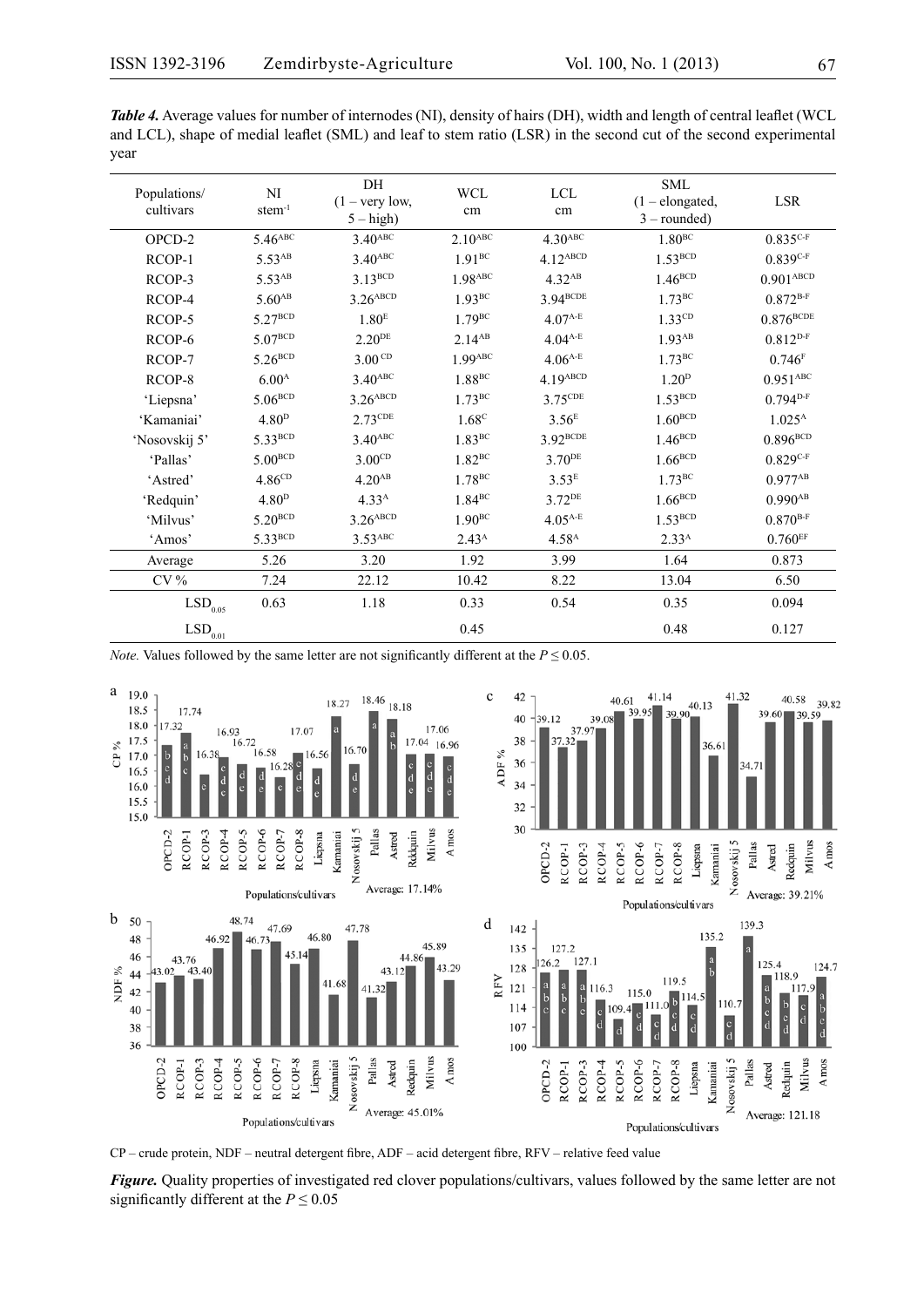Dabkevičienė, 2009; Lugić et al., 2010). In the Croatian material the best values of quality traits were recorded in breeding populations RCOP-1, 3 and OPCD-2, classified as high-quality cultivars, based on RFV.

In plant breeding, it is important to know the correlations between the various traits, because intense selection on one trait can affect other traits in both the desired (by improving the properties of interest) and in

the undesired direction. Knowledge about the strength and direction of the association between the traits is particularly important for the traits of low genetic variability, where the genetic progress can be achieved by indirect selection. Table 5 shows the linear correlation by Spearman coefficient and the level of significance for the analysed traits.

*Table 5.* Spearman correlation coefficients between 13 morpho-agronomic and forage quality traits of red clover populations/cultivars

|                | <b>GMY</b>        | <b>DMY</b>               | PH                       | NI                | DH                       | <b>WCL</b>               | LCL                      | <b>SML</b>               | <b>LSR</b>        | CP                       | <b>NDF</b> | ADF               | <b>RFV</b> |
|----------------|-------------------|--------------------------|--------------------------|-------------------|--------------------------|--------------------------|--------------------------|--------------------------|-------------------|--------------------------|------------|-------------------|------------|
| 1              | $\qquad \qquad -$ | $0.93**$                 | $0.85**$                 | $0.74**$          | 0.23                     | $0.72**$                 | $0.79**$                 | 0.16                     | $-0.09$           | $-0.31$                  | $-0.03$    | $-0.05$           | 0.10       |
| $\overline{c}$ |                   | $\overline{\phantom{m}}$ | $0.81**$                 | $0.65**$          | 0.20                     | $0.54*$                  | $0.62**$                 | 0.07                     | 0.09              | $-0.22$                  | $-0.03$    | $-0.08$           | 0.12       |
| 3              |                   |                          | $\overline{\phantom{m}}$ | $0.79**$          | 0.02                     | $0.60**$                 | $0.84**$                 | $-0.13$                  | 0.01              | $-0.34$                  | 0.18       | 0.02              | $-0.04$    |
| 4              |                   |                          |                          | $\qquad \qquad -$ | 0.10                     | $0.52*$                  | $0.77**$                 | $-0.25$                  | 0.02              | $-0.23$                  | 0.26       | $-0.06$           | $-0.07$    |
| 5              |                   |                          |                          |                   | $\overline{\phantom{m}}$ | 0.08                     | 0.04                     | 0.14                     | 0.41              | 0.27                     | $-0.24$    | 0.09              | 0.17       |
| 6              |                   |                          |                          |                   |                          | $\overline{\phantom{m}}$ | $0.72**$                 | $0.51*$                  | $-0.49$           | $-0.35$                  | 0.04       | 0.02              | $-0.03$    |
| 7              |                   |                          |                          |                   |                          |                          | $\overline{\phantom{0}}$ | $-0.06$                  | $-0.23$           | $-0.33$                  | 0.10       | 0.03              | $-0.03$    |
| 8              |                   |                          |                          |                   |                          |                          |                          | $\overline{\phantom{m}}$ | $-0.53*$          | 0.07                     | $-0.32$    | $-0.11$           | 0.14       |
| 9              |                   |                          |                          |                   |                          |                          |                          |                          | $\qquad \qquad -$ | $-0.09$                  | 0.20       | 0.24              | $-0.19$    |
| 10             |                   |                          |                          |                   |                          |                          |                          |                          |                   | $\overline{\phantom{0}}$ | $-0.73**$  | $-0.64**$         | $0.72**$   |
| 11             |                   |                          |                          |                   |                          |                          |                          |                          |                   |                          |            | $0.76**$          | $-0.94**$  |
| 12             |                   |                          |                          |                   |                          |                          |                          |                          |                   |                          |            | $\qquad \qquad -$ | $-0.87**$  |
| 13             |                   |                          |                          |                   |                          |                          |                          |                          |                   |                          |            |                   |            |

*Notes.* For explanations of abbreviations see Tables 3 and 4 and Figure. \* – significant at the 0.05 probability level, \*\* – significant at the 0.01 probability level.

Positive correlations were found between the yield of green mass and dry matter yield (0.93\*\*), yield of green mass and dry matter with the plant height (0.85\*\*, 0.81\*\*), number of internodes (0.74\*\*, 0.65\*\*) and width and length of central leaflet (0.72\*\*, 0.54\*, 0.79\*\*, 0.62\*\*). Plant height was in a significant positive correlation with the number of internodes (0.79\*\*) and with the width and length of central leaflet  $(0.60**)$ , 0.84\*\*). Positive correlations were found between width and length of central leaflet (0.72\*\*), width of central leaflet and shape of medial leaflet (0.51\*) and between the number of internodes and width and length of central leaflet (0.52\*, 0.77\*\*). Most forage quality traits were negatively correlated to other observed morphoagronomic traits. The protein content was significantly negatively correlated with the content of neutral and acid detergent fibre  $(-0.73**,-0.64**)$  and positively associated with a relative feed value (0.72\*\*), relative feed value was in a negative correlation with related content of neutral and acid detergent fibre (−0.94\*\*, −0.87\*\*), while the content of neutral and acid detergent fibre was in positive correlation (0.76\*\*).

#### **Conclusions**

1. Significant differences were found among the breeding populations/cultivars of red clover in all the morpho-agronomic and forage quality characteristics except for the contents of neutral and acid detergent fibre in dry matter.

2. Croatian breeding populations RCOP-3, OPCD-2 and RCOP-1 had significantly higher yields of green mass and dry matter yields compared to the other studied populations and foreign cultivars of red clover, which indicates their high genetic potential for yield.

3. Besides the high forage yield, those populations exhibited favourable values of quality and other analyzed morphological traits, and they are representing valuable germplasm for further selection work and improvement of our breeding program and/or application for plant cultivar registration.

4. Positive correlations were found between forage yields and plant height, number of internodes and length and width of central leaflet, and these properties were in positive correlation with each other. Most quality traits were in negative correlation with yield-related and other observed morpho-agronomic traits.

#### **Acknowledgments**

This research was supported by the Ministry of Science, Education and Sport of the Republic of Croatia (project "Evaluation of breeding value in alfalfa (*Medicago* spp.) germplasm – 073-0000000-3535") and bilateral (Croatia-Slovenia) project "Importance and role of forage legumes in sustainable agriculture and in the environment preservation".

> Received 27 08 2012 Accepted 13 01 2013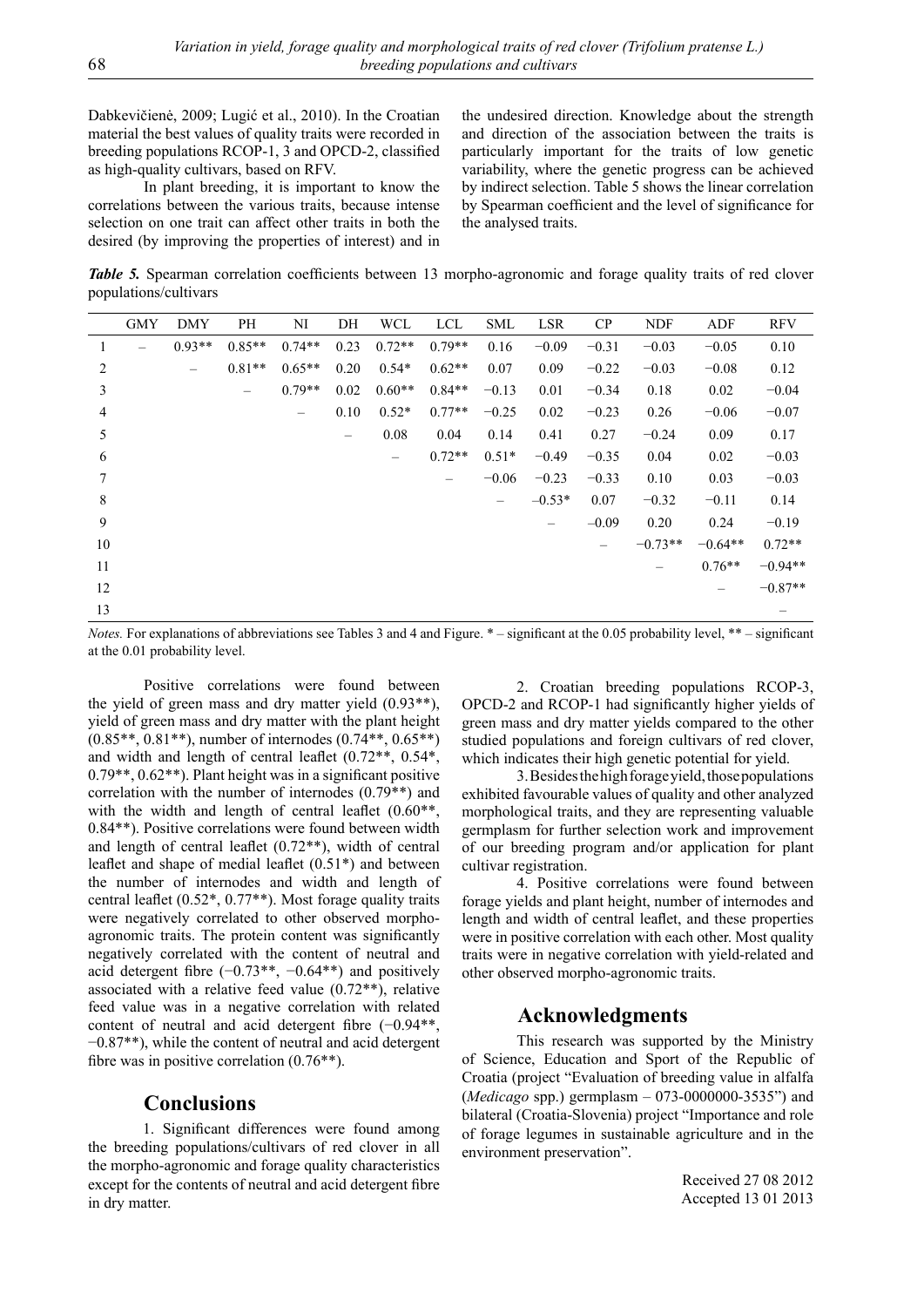## **References**

- Abberton M. T., Marshall A. H. 2005. Progress in breeding perennial clovers for temperate agriculture. Journal of Agricultural Science, 143 (2–3): 117–135 <http://dx.doi.org/10.1017/S0021859605005101>
- AOAC 1995. Official methods of analysis of AOAC International (16<sup>th</sup> ed.). Association of Official Analytical Chemists International. 2 vols. Arlington, USA, 14 p.
- Asci O. O. 2011. Biodiversity in red clover (*Trifolium pratense* L.) collected from Turkey. I. Morpho-agronomic properties. African Journal of Biotechnology, 10 (64): 14073–14079
- Berzina I., Zhuk A., Veinberga I., Rashal I., Rungis D. 2008. Genetic fingerprinting of Latvian red clover (*Trifolium pratense* L.) varieties using simple sequence repeat (SSR) markers: comparisons over time and space. Agronomijas vēstis, 11: 28–33
- Boller B., Tanner P., Gunter S., Schubiger F. X. 2004. Mattenklee landraces, a valuable sources of genetic variation for red clover breeding. Grassland Science in Europe, 9: 386–388
- Brummer E. C. 1999. Capturing heterosis in forage crop cultivar development. Crop Science, 39 (4): 943–954 [http://dx.doi.](http://dx.doi.org/10.2135/cropsci1999.0011183X003900040001x ) [org/10.2135/cropsci1999.0011183X003900040001x](http://dx.doi.org/10.2135/cropsci1999.0011183X003900040001x )
- Bukvić G., Grljušić S., Antunović M., Horvatić J., Špoljarević M. 2008. Differences among red clover (*Trifolium pratense* L.) genotypes in yield, germination and proline concentration. Cereal Research Communications, 36 (3 S): 1507–1510
- Casler M. D., Brummer E. C. 2008. Theoretical expected genetic gains for among-and-within-family selection methods in perennial forage crops. Crop Science, 48 (3): 890–902 <http://dx.doi.org/10.2135/cropsci2007.09.0499>
- Drobna J. 2009. Yield and forage quality of Romanian red clover (*Trifolium pratense* L.) varieties studied in Slovakia. Notulae Botanicae Horti Agrobotanici Cluj-Napoca, 37 (1): 204–208
- Dujmović-Purgar D., Koraca K., Bertoša J., Bolarić S. R. 2009. Distribution of red clover (*Trifolium pratense* L.) in Croatia. Agronomski Glasnik, 71 (3): 225–236
- Herrmann D., Boller B., Widmer F., Kölliker R. 2003. Genetic characterisation and potential origin of Swiss red clover landraces (*Trifolium pratense* L.). Czech Journal of Genetics and Plant Breeding, 39 (spec. iss.): 120–124
- Herrmann D., Boller B., Studer B., Widmer F., Kölliker R. 2008. Improving persistence in red clover: insights from QTL analysis and comparative phenotypic evaluation. Crop Science, 48 (1): 269–277

<http://dx.doi.org/10.2135/cropsci2007.03.0143>

- Jakešova H., Repkova J., Hampel D., Čechova L., Hofbauer J. 2011. Variation of morphological and agronomic traits in hybrids of *Trifolium pratense* × *T. medium* and a comparison with the parental species. Czech Journal of Genetics and Plant Breeding, 47 (1): 28–36
- Kölliker R., Herrmann D., Boller B., Widmer F. 2003. Swiss Mattenklee landraces, a distinct and diverse genetic resources of red clover (*Trifolium pratense* L.). Theoretical and Applied Genetics, 107 (2): 306–315 <http://dx.doi.org/10.1007/s00122-003-1248-6>
- Leto J., Knežević M., Bošnjak K., Mačešić D., Štafa Z., Kozumplik V. 2004. Yield and forage quality of red clover (*Trifolium pratense* L.) cultivars in the lowland and the mountain regions. Plant, Soil and Environment, 50 (9): 391–396
- Lugić Z., Radović J., Sokolović D. Jevtić G., Milenković J. 2010. Variability and correlative relationships of important traits of red clover (*Trifolium pratense* L.) half-sib progenies. Sustainable use of genetic diversity in forage and turf breeding / Huyghe C. (ed.). Dordrecht, Heidelberg, London, New York, 44: 313–318
- Muntean L. 2006. The variability of the morphological traits of tetraploid red clover cultivars studied in Cluj-Napoca environmental conditions. Notulae Botanicae Horti Agrobotanici Cluj-Napoca, 34 (1): 79–87
- Pagnotta M. A., Annicchiarico P., Farina A., Proietti S. 2011. Characterizing the molecular and morphophysiological diversity of Italian red clover. Euphytica, 179 (3): 393–404 <http://dx.doi.org/10.1007/s10681-010-0333-6>
- Popović S., Tucak M., Čupić T., Stjepanović M. 2007. Variability of red clover populations evaluated by morpho-agronomic traits. Agronomski Glasnik, 69 (6): 483–495
- Riday H. 2010. Progress made in improving red clover (*Trifolium pratense* L.) through breeding. International Journal of Plant Breeding, 4 (1): 22–29
- Riday H., Krohn A. L. 2010. Increasing population hybridity by restricting self-incompatibility alleles in red clover populations. Crop Science, 50 (3): 853–860 <http://dx.doi.org/10.2135/cropsci2009.05.0282>
- Rohweder D. A., Barnes R. F., Jorgensen N. 1987. Proposed hay grading standards based on laboratory analyses for evaluating quality. Journal of Animal Science, 47 (3): 747–759
- SAS/STAT software, version 9.1.3, 2002–2003. SAS Institute Inc. Cary, USA
- Schroeder J. W. 1994. Interpreting forage analysis // North Dakota State University Agriculture. AS/1080. <http:// www.ag.ndsu.edu/pubs/plantsci/hay/r1080w.htm> [accessed 19 04 2012]
- Soil Survey Division Staff. 1993. Soil survey manual. Soil Conservation Service. U.S. Department of Agriculture, Handbook 18
- Taylor N. L., Quesenberry K. H. 1996. Red clover science. Dordrecht, Netherlands, 226 p. <http://dx.doi.org/10.1007/978-94-015-8692-4>
- Tucak M., Čupić T., Popović S., Stjepanović M., Gantner R., Meglič V. 2009. Agronomic evaluation and utilization of red clover (*Trifolium pratense* L.) germplasm. Notulae Botanicae Horti Agrobotanici Cluj-Napoca, 37 (2): 206– 210
- UPOV/TG/5/7. 2001. Guidelines for the conduct of tests for distinctness, homogeneity and stability of red clover (*Trifolium pratense* L.). International Union for the Protection of New Varieties of Plants. Geneva, Switzerland, p. 3–13
- Vasiljević S., Šurlan-Momirović G., Katić S., Lukić D. 2000. Correlations between photosynthetic indicators and vegetative mass yield in (*Trifolium pratense* L.). Plant Breeding and Seed Production, 7 (1–2): 121–126
- Vasiljević S., Mihailović V., Katić S., Mikić A., Karagić Đ. 2010. Potential for yield in red clover (*Trifolium pratense* L.) varieties. Field and Vegetable Crops Research, 47 (1): 217–223
- Vilčinskas E., Dabkevičienė G. 2009. Qualitative and quantitative characteristics of clover (*Trifolium* spp.) species in the first year of growing. Zemdirbyste-Agriculture, 96 (4): 170– 180 (in Lithuanian)